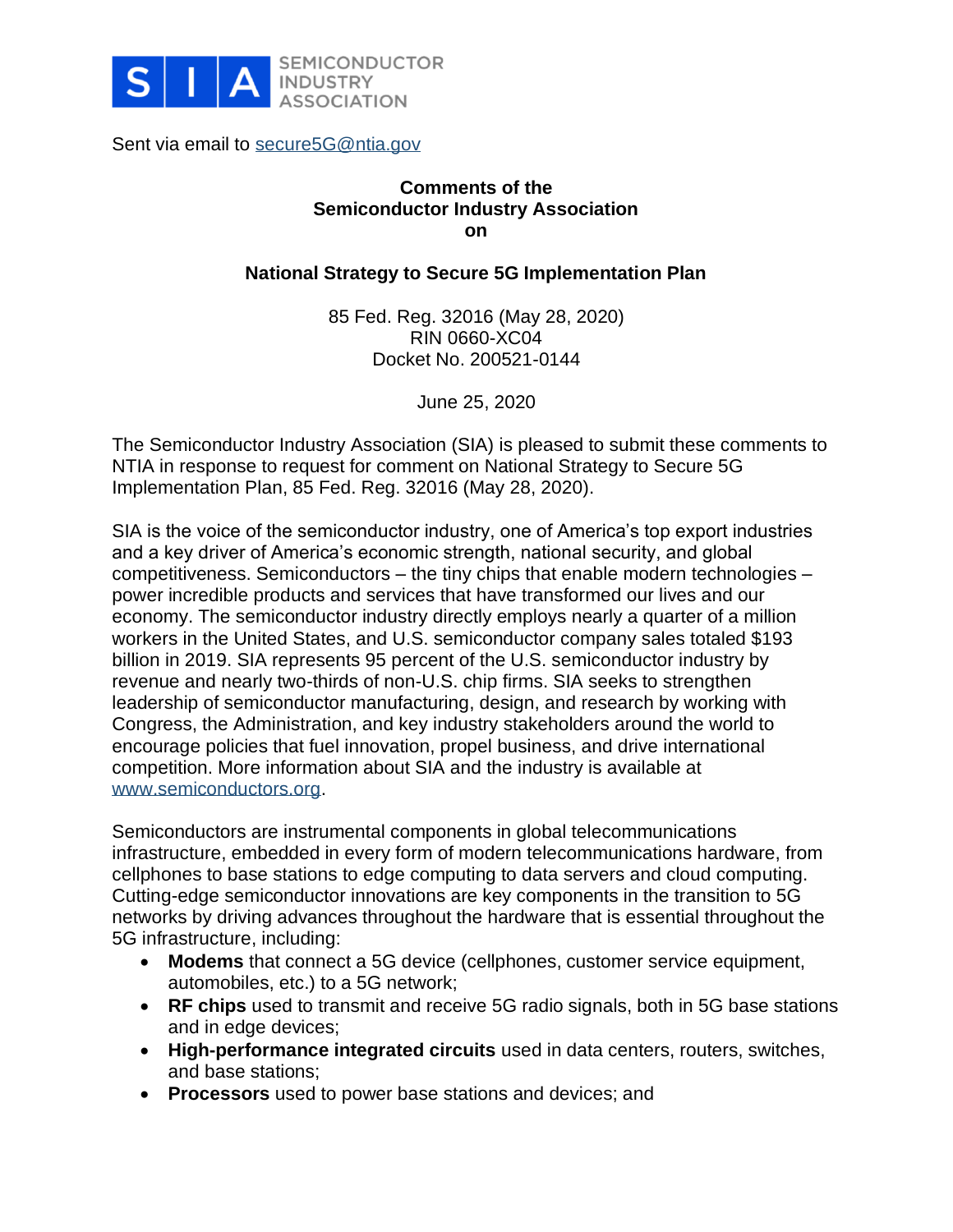• **Analog chips** used to regulate and manage power efficiency of telecom hardware.

SIA appreciates the administration's recognition of the importance of 5G technologies to the future prosperity and security of the U.S. SIA offers the following responses to the specific questions Commerce posed in the notice.

# **Line of Effort One: Facilitate Domestic 5G Rollout**

**Question 1:** *How can the United States (U.S.) Government best facilitate the domestic rollout of 5G technologies and the development of a robust domestic 5G commercial ecosystem (e.g., equipment manufacturers, chip manufacturers, software developers, cloud providers, system integrators, network providers)?*

## **Response 1:**

An integral part of a domestic 5G commercial ecosystem is ensuring that the U.S. has a strong chip manufacturing ecosystem, including a strong industrial and innovation base. The semiconductor industry invests approximately 20% of revenue back into R&D, the second highest intensity among all sectors of the US economy, behind only the pharmaceuticals sector. As the Boston Consulting Group has highlighted, the US semiconductor industry leads today because of a virtuous cycle of innovation. "From the massive R&D effort comes superior technology and products, which in turn lead to higher market share and, typically, higher profit margins, thus refueling the virtuous cycle."<sup>1</sup> Continued US leadership in 5G is dependent on US companies maintaining that virtuous cycle of innovation.

While the U.S. has a stable manufacturing footprint, with commercial fabs in 17 states and semiconductors being our nation's fifth largest export, the U.S. accounts for only 12 percent of global semiconductor manufacturing capacity. Governments around the world offer generous cash grants, other subsidies, and tax incentives exceeding 40 percent of the costs of constructing and operating a fab. In considering the development of a domestic 5G ecosystem, a strong U.S. semiconductor manufacturing base is critical. While a domestically-produced semiconductor is not inherently more secure, and global supply chains have been critical to the semiconductor industry's success, a domestic manufacturing base is important in ensuring the U.S. has a proper diversity of 5G semiconductor supply. In order to build a stronger domestic semiconductor manufacturing supply chain, SIA recommends:

• **A new federal grant program that would provide grants for incentivizing new domestic semiconductor manufacturing facilities** (fabrication, assembly, test and advanced development) that align with our nation's strategic priorities. These federal grants would be in addition to state-level incentives.

<sup>1</sup> https://image-src.bcg.com/Images/BCG-How-Restricting-Trade-with-China-Could-End-US-Semiconductor-Mar-2020\_tcm9-240526.pdf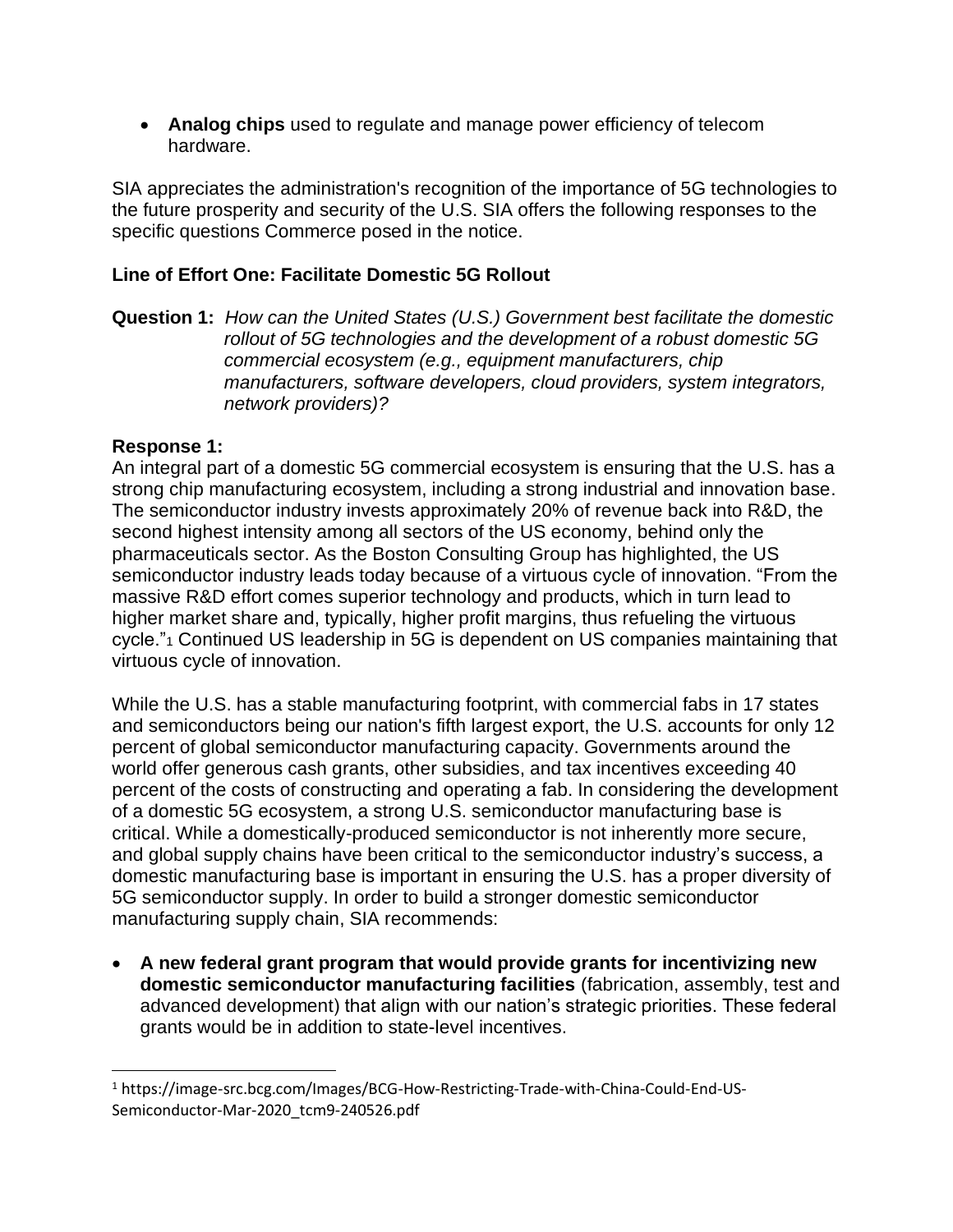- **Federal funding to develop an advanced logic foundry ecosystem to address U.S. national security concerns.** This would include investments in secure design systems, assurance and security technologies, and funding for new commercial approaches to onshore fabrication for the U.S. national security community for both leading-edge logic (minimum 7nm EUV capable and below) and specialty process technologies.
- **Tax incentives for semiconductor manufacturing**, such as a refundable investment tax credit for the purchase of semiconductor manufacturing equipment, as well as fab infrastructure and capital costs.

Finally, in order to facilitate the domestic rollout of 5G technologies, the government should ensure that a mix of all three types of spectrum – low-band, mid-band, and highband – are adequately allocated for mobile broadband and look to maximize spectrum efficiency, while also continuing to increase the allocations and assignments to support the further deployment of mobile broadband services. Additionally, policymakers should evaluate ways to streamline the regulatory process for infrastructure deployment.

In the United States, sub-6Ghz spectrum supported the initial deployment of mobile broadband service (e.g., LTE 4G systems). Recent regulatory initiatives have enabled greater access to mmWave spectrum that will result in more advanced deployments of mobile broadband service (e.g., 5G systems) particularly in urban and suburban areas. However, further assignment of more sub-6GHz spectrum is also integral for the United States deployment of 5G technology on a truly national level. Sufficient access to low and mid band spectrum (i.e. including sub-6GHz), is critical in enabling ubiquitous access to mobile broadband services as these radio signals can expand coverage to rural and remote areas as well as improve building penetration performance.

For sub-6GHz spectrum, in 2017 the United States auctioned the 600 MHz band. Further growth in sub-6GHz spectrum will occur in the C-Band (3.7-3.98 MHz), which is scheduled for auction in late 2020. These bands are being targeted to deploy the latest 5G services. But to fully realize the benefits of 5G, additional spectrum must be available for 5G services in each of the low-band, mid-band, and high-band frequency range and the U.S. government will need to address this need.

In short, the U.S. Government's effort to speed up sub-6Ghz spectrum allocation and provide financial incentive to carriers to invest in 5G infrastructure will facilitate the domestic rollout of 5G technologies. This spectrum will need to have enough bandwidth with reasonable technical requirements to allow for an effective deployment of 5G technology. US government needs to undertake a proactive and coordinated approach to spectrum management and reallocation, involving military and industry stakeholders, to prepare for widespread 5G deployment through licensing and deconfliction of the requisite spectrum.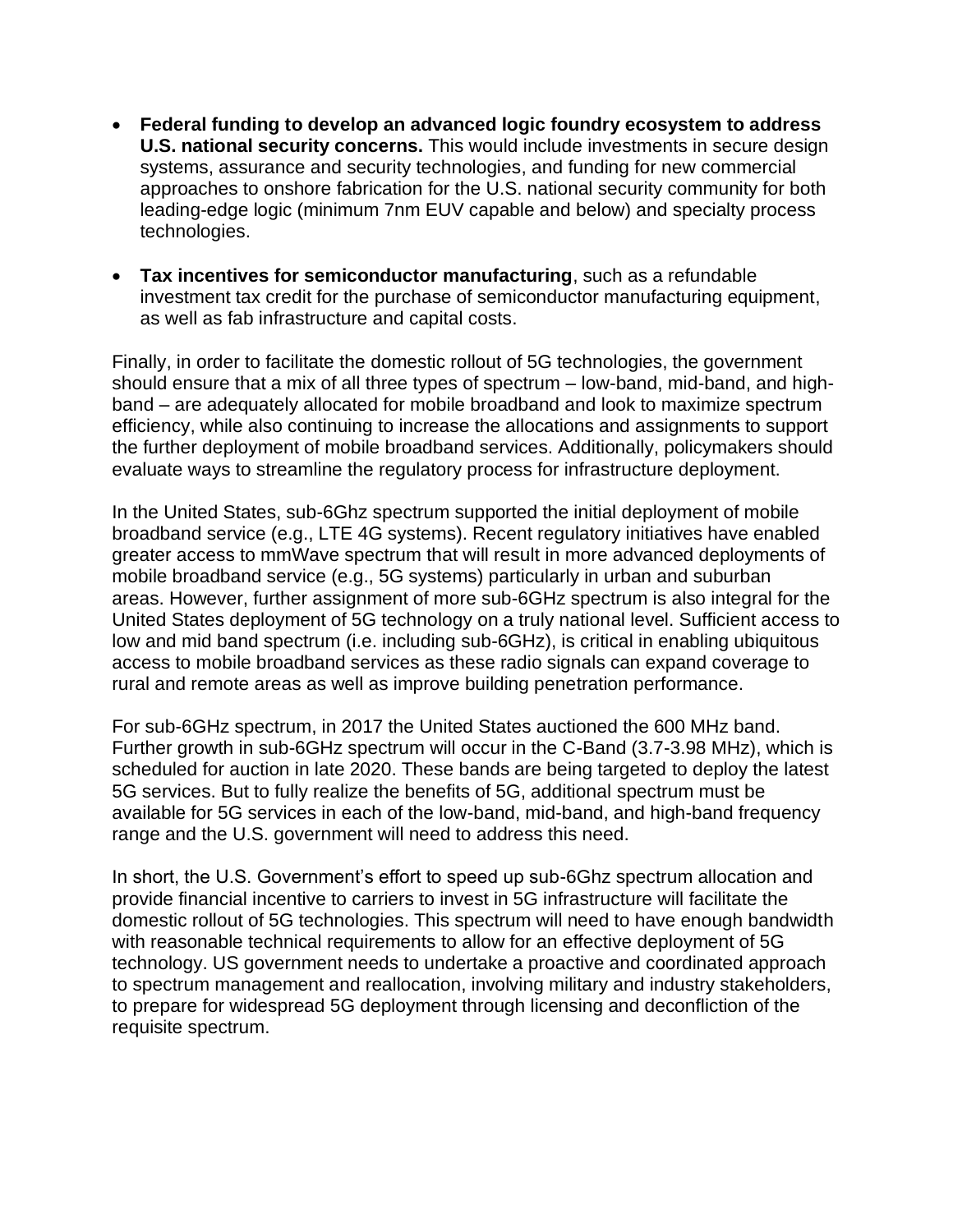**Question 2:** *How can the U.S. Government best foster and promote the research, development, testing, and evaluation of new technologies and architectures?*

#### **Response 2**:

The U.S. government should directly support the research and development of open and interoperable interfaces in the radio access network (RAN). Developing open and interoperable interfaces is crucial for establishing and maintaining U.S. and allied leadership in 5G and future advanced wireless networks. Open architectures foster competition in the telecommunications infrastructure market and will lead to the establishment of a variety of suppliers that can supply various parts of the RAN. While many telecommunications carriers are testing and deploying open, interoperable architectures in networks today, further research and development of this critical technology will help advance these new architectures that will ensure long-term security and enhanced performance of 5G networks.

To support the advancement of 5G, the U.S. government would do well to incentivize robust research, development, and commercialization activities across universities and companies. Companies' investment level in research and development depends heavily on their return on investment. To create an incentive, government and industry need to actively promote commercial deployment and experimentation with new applications of 5G. Pre-commercial deployment in a number of cities could be one option to create innovation in 5G applications, which in return creates more 5G demand.

The U.S. government should also support foundational semiconductor research and development as part of a push to grow a strong 5G ecosystem. While the US semiconductor industry invests a significant amount of its revenue back into R&D, continued semiconductor innovation will also need government support. Continued advancements in 5G technology will be built on continued advancements in semiconductor technology. In order to foster semiconductor innovation in 5G and other critical technologies, SIA recommends:

- **U.S. federal investments in basic semiconductor research** at federal research agencies (DoD, DoE, NSF, and NIST) to enable fundamental technology breakthroughs necessary to maintain and look beyond Moore's Law and train the scientists and engineers needed to drive future innovations.
- **Grants for federal applied semiconductor R&D** through programs such as the DARPA Electronics Resurgence Initiative to enable U.S. companies to maintain their technological edge and strengthen supply chain security in semiconductor materials, process technology, architectures, designs, and applications.
- **Federal funding to help establish a public-private consortium to build and operate a National Semiconductor Technology Center** to serve as a hub for conducting advanced semiconductor research and prototyping that strengthens the domestic ecosystem. The Center would bring together industry, government, national labs, and academia around a common roadmap to drive innovations in semiconductors and develop the semiconductor workforce.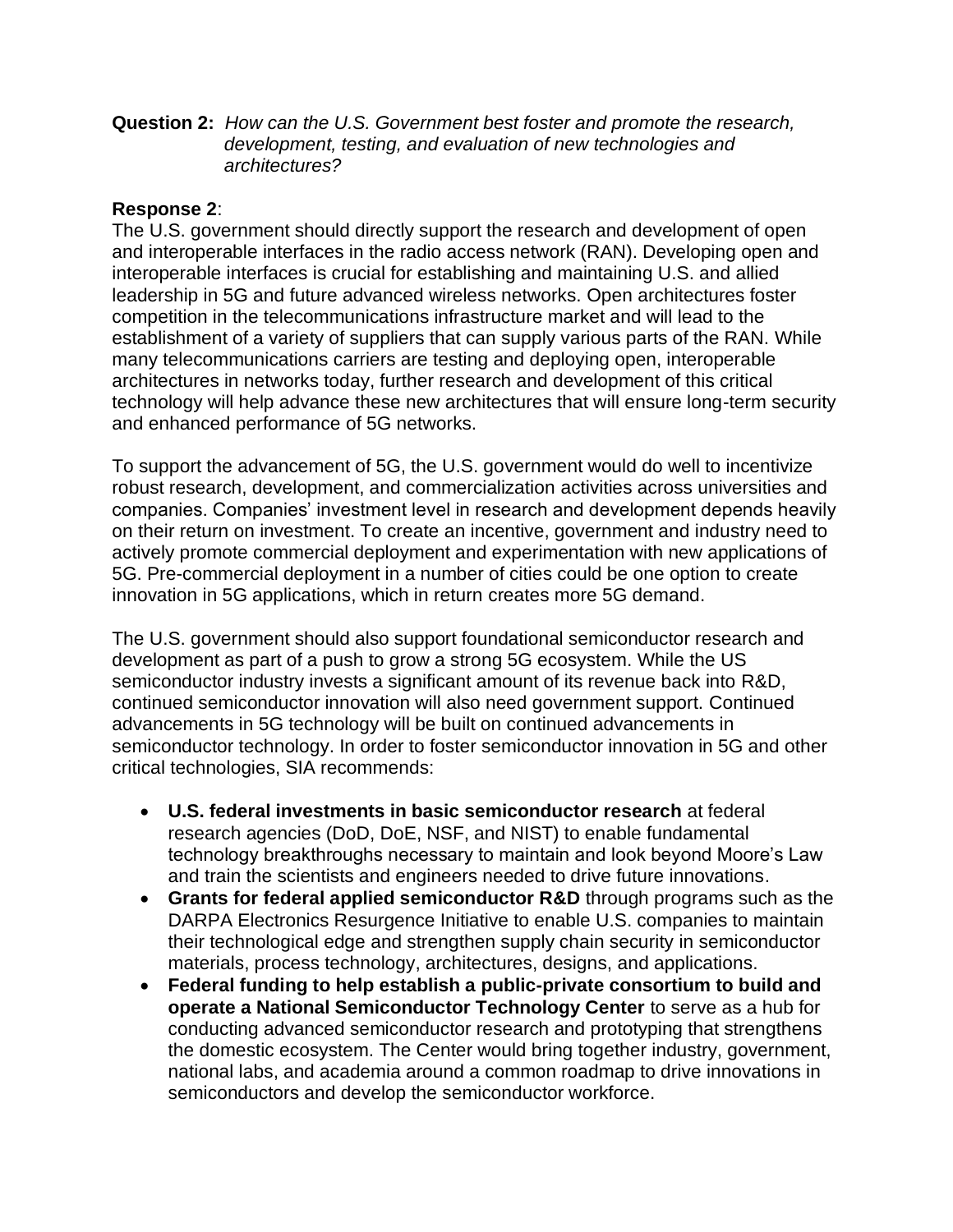**Line of Effort Two: Assess Risks to and Identify Core Security Principles of 5G Infrastructure.**

**Question 4:** *Are there stakeholder-driven approaches that the U.S. Government should consider to promote adoption of policies, requirements, guidelines, and procurement strategies necessary to establish secure, effective, and reliable 5G infrastructure?*

#### **Response 4**:

The U.S. Government should support existing public-private partnership efforts to develop risk management tools and guidance, particularly with respect to 5G security. For example, the Department of Homeland Security's Cybersecurity and Infrastructure Security Agency (CISA), established the Information and Communications Technology (ICT) Supply Chain Risk Management Task Force in 2018 as the key convening body for supply chain risk management. The Task Force features many of the key government and industry 5G security stakeholders and this robust public-private partnership should be the primary locus of industry/government collaboration on 5G security policy issues.

#### **Line of Effort Three: Address Risks to U.S. Economic and National Security during Development and Deployment of 5G Infrastructure Worldwide.**

**Question 2:** *How can the U.S. Government best address the economic and national security risks presented by the use of 5G worldwide?*

#### **Response 2**:

The USG should ensure that any approach it takes is targeted at identifiable national security risks, thus avoiding overly broad policy responses that may have negative impacts on U.S. competitiveness, the United States' relationships with allies, and the U.S. governments' ability to procure 5G technology.

Given that semiconductors—which will underpin 5G technologies—are part of one of the world's most complex and interconnected supply chains, it is imperative that the U.S. government closely coordinate its technology-related national security policies with like-minded economies, such as the European Union, Japan, South Korea, Taiwan, and the United Kingdom. Multilateral export controls, for example, help keep critical technologies out of the hands of hostile actors and support U.S. economic interests by avoiding the diversion of business to other markets—unilateral actions risk undermining the efficacy and benefits of such systems. To this end, we would stress the need for the United States to work with its allies on common approaches to technology-related national security risks (such as ensuring expedited approvals of technology exports among such economies) to avoid harmful policy fragmentation and maximize the likelihood of achieving shared security objectives.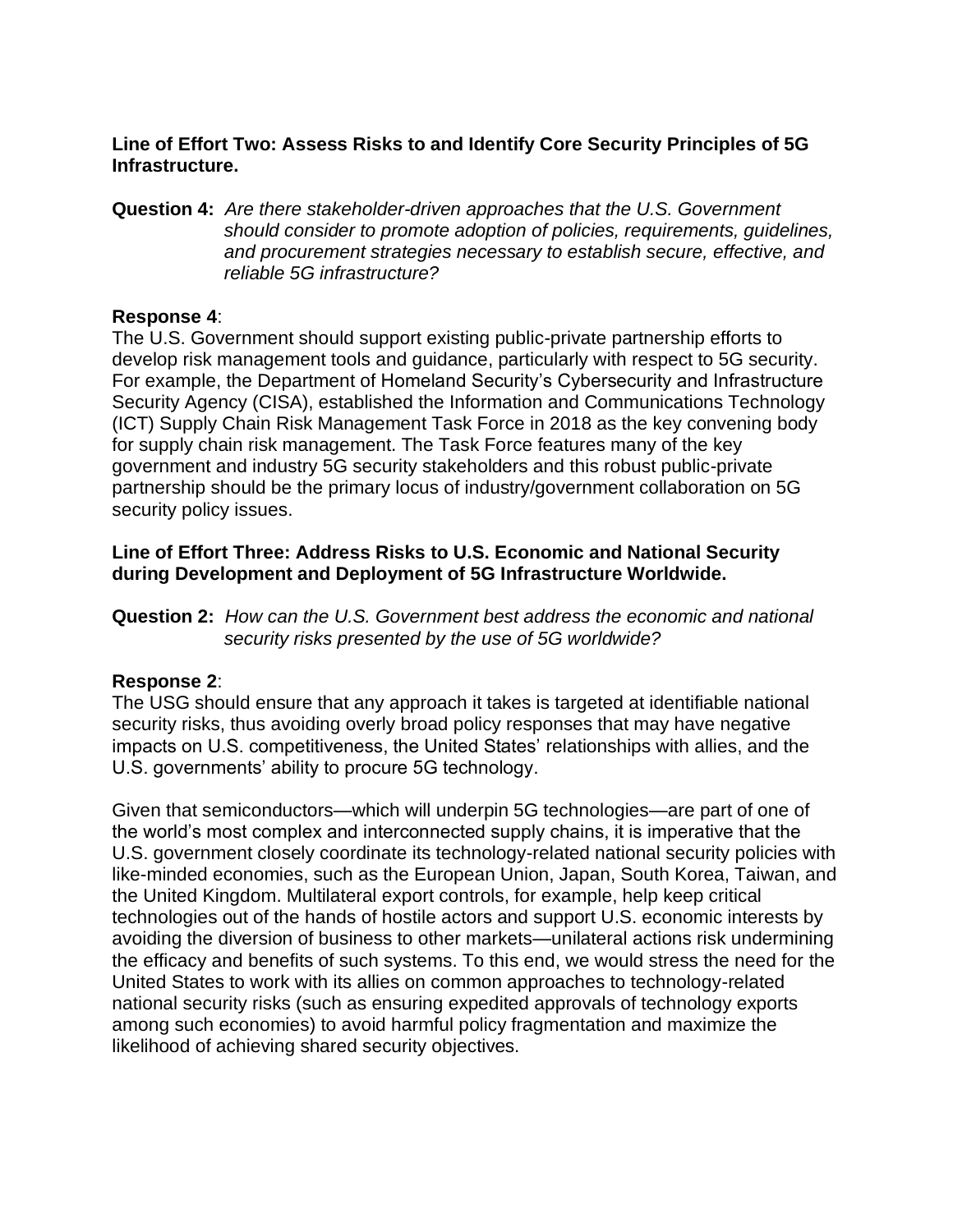#### **Question 3:** *How should the U.S. Government best promote 5G vendor diversity and foster market competition?*

# **Response 3**:

In order to promote vendor diversity, the government should focus efforts on promoting the greater use of open and interoperable interfaces, without mandating their use. First, as the government procures radio access network equipment, it should keep the procurement process open to equipment that uses open interfaces. With interoperable RAN systems deployed in some markets, including by Rakuten in Japan, it is clear that these systems are able to be deployed. Allowing for government procurement of interoperable systems will help grow economies of scale for this equipment and will foster competition in the market. Additionally, the government should signal that it supports the use of interoperable RAN systems. For example, the FCC is currently engaged in a proceeding to develop a framework to replace equipment in operators' networks. As the FCC develops its framework for communications equipment, they should include open RAN based solutions on the list, as well as established solutions from allied vendors. Signaling government support for open interfaces will help foster competition in the marketplace and allow for new vendors to enter the market.

**Question 4:** *What incentives and other policy options may best close or narrow any security gaps and ensure the economic viability of the United States domestic industrial base, including research and development in critical technologies and workforce development in 5G and beyond?*

#### **Response 4**:

As the U.S. and allies work to roll out secure 5G technologies, the semiconductor technology has a fundamental role in, and is extensively researching, how to ensure greater security in all devices. In 2017, semiconductor industry experts and leaders from SIA and the Semiconductor Research Corporation (SRC) issued a report, "Semiconductor Research Opportunities: An Industry Vision and Guide" that identifies 14 research areas for maintaining U.S. leadership in advanced computing systems.<sup>2</sup> One of the research thrust areas is Security and Privacy. The dependence on interconnected, intelligent systems means that security and privacy need to be intrinsic properties of the components, circuits, and systems. Design and manufacture of trustworthy and secure hardware will require design for security, security principles and metrics, security verification tools and techniques, understanding threats and vulnerabilities, and authentication strategies.

The Semiconductor Research Corporation (SRC) has convened a group of industry experts to work on a Decadal Plan outlining the key technical challenges facing the semiconductor industry over the next 10 years. The plan covers various segments of the industry relevant to 5G and future advanced wireless technologies, including:

- 1. Communication
	- $\circ$  6G may be the first communication milestone we will not be able to reach without additional semiconductor innovation.

<sup>2</sup> https://www.semiconductors.org/wp-content/uploads/2018/06/SIA-SRC-Vision-Report-3.30.17.pdf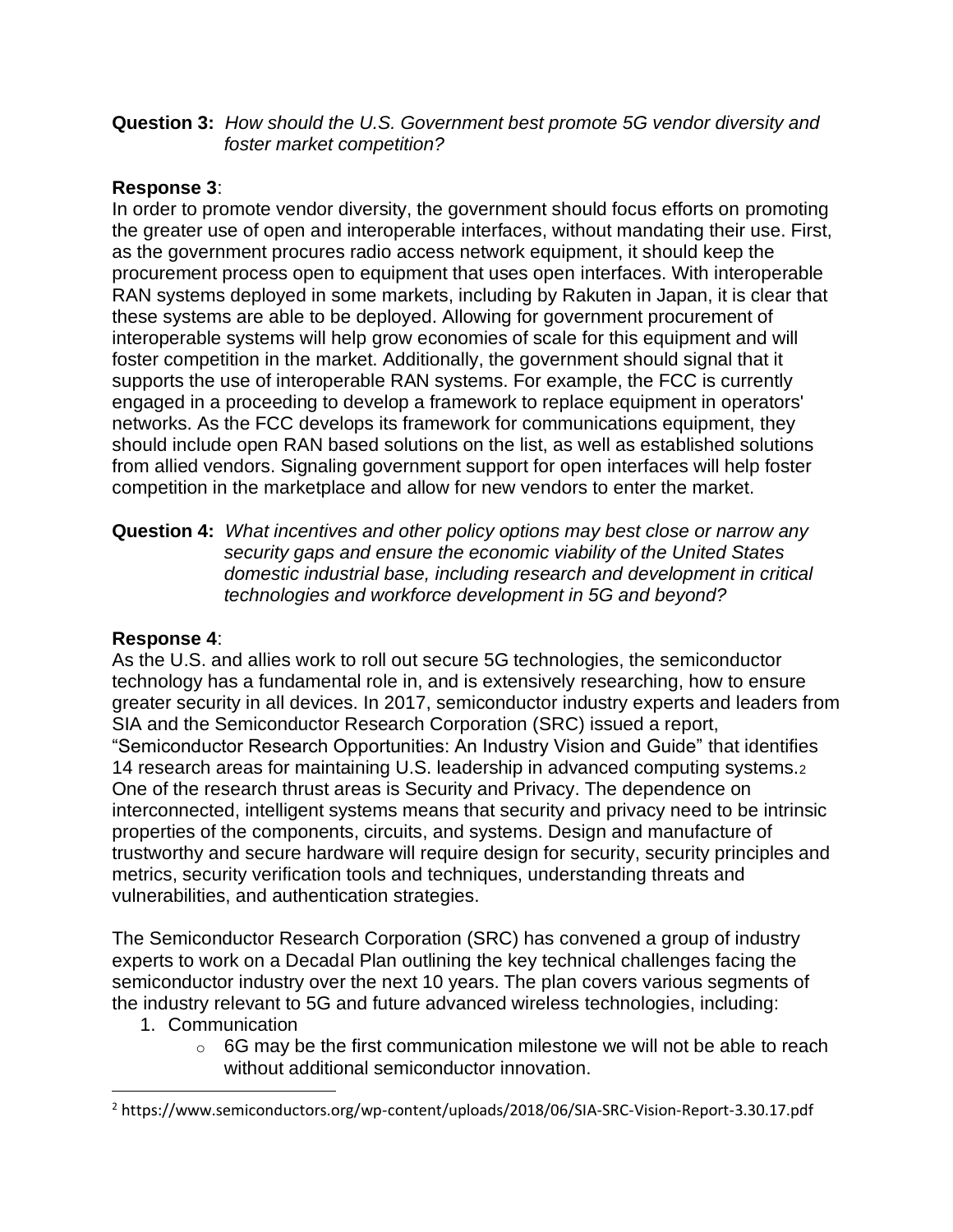$\circ$  There is a growing and alarming gap between the world's technological information storage need and communication capacities. For example, while it is currently possible to transmit all of the world's stored data in less than one year, in 2040 it is predicted to require at least 20 years. The Decadal Plan is looking to stimulate collaborative research 'from materials to devices to circuits to processing and solutions' aiming at establishing revolutionary paradigms to support future high-capacity, energy-efficient communication for the vast range of future applications.

### 2. Security

- o Security continues to be needed in all future semiconductor innovations.
- $\circ$  Future advances in ICT capability must go hand-in-hand with advances in security and privacy. The production and collection of data to feed AIbased engines has become today's archetypal design pattern for decisionmaking, analysis, actuation, prediction, and control. The scale and complexity of these data-based systems continues to grow, forcing hardware specialization and optimization to meet multiplying performance challenges. These systems have a plethora of new security and privacy challenges that warrant further research, including security in machinelearning or conventional cryptography, privacy of personal data, and risk management for hardware, data, algorithms, and training/inference engines.

Given the foundational role that semiconductors play in all aspects of 5G technology, a skilled semiconductor workforce is critical to ensuring the economic viability of the domestic industrial base and continued leadership in 5G. Leadership in semiconductor research, design, and manufacturing requires access to the best and brightest scientists and engineers from across the world. The U.S. educational system is failing to produce a sufficient number of American workers with the necessary STEM expertise to meet the needs of the semiconductor industry, as the industry develops the technologies that 5G and future advanced wireless networks will be based on. To foster the semiconductor workforce that will further develop the 5G ecosystem, SIA recommends the government:

- **Reform the high-skilled immigration system** by eliminating counterproductive caps on green cards so qualified STEM graduates from U.S. colleges and universities, as well as STEM graduates from across the world, can work, innovate, and contribute to U.S. leadership in the semiconductor industry.
- **Increase U.S. investments in STEM education** by 50 percent and implement a national STEM policy initiative to double the number of American STEM graduates. The U.S. needs a comprehensive long-term plan to attract young students - particularly underrepresented women and minorities - to science and engineering and expose them to work in labs, advanced manufacturing, and apprenticeships.

#### **Line of Effort Four: Promote Responsible Global Development and Deployment of 5G.**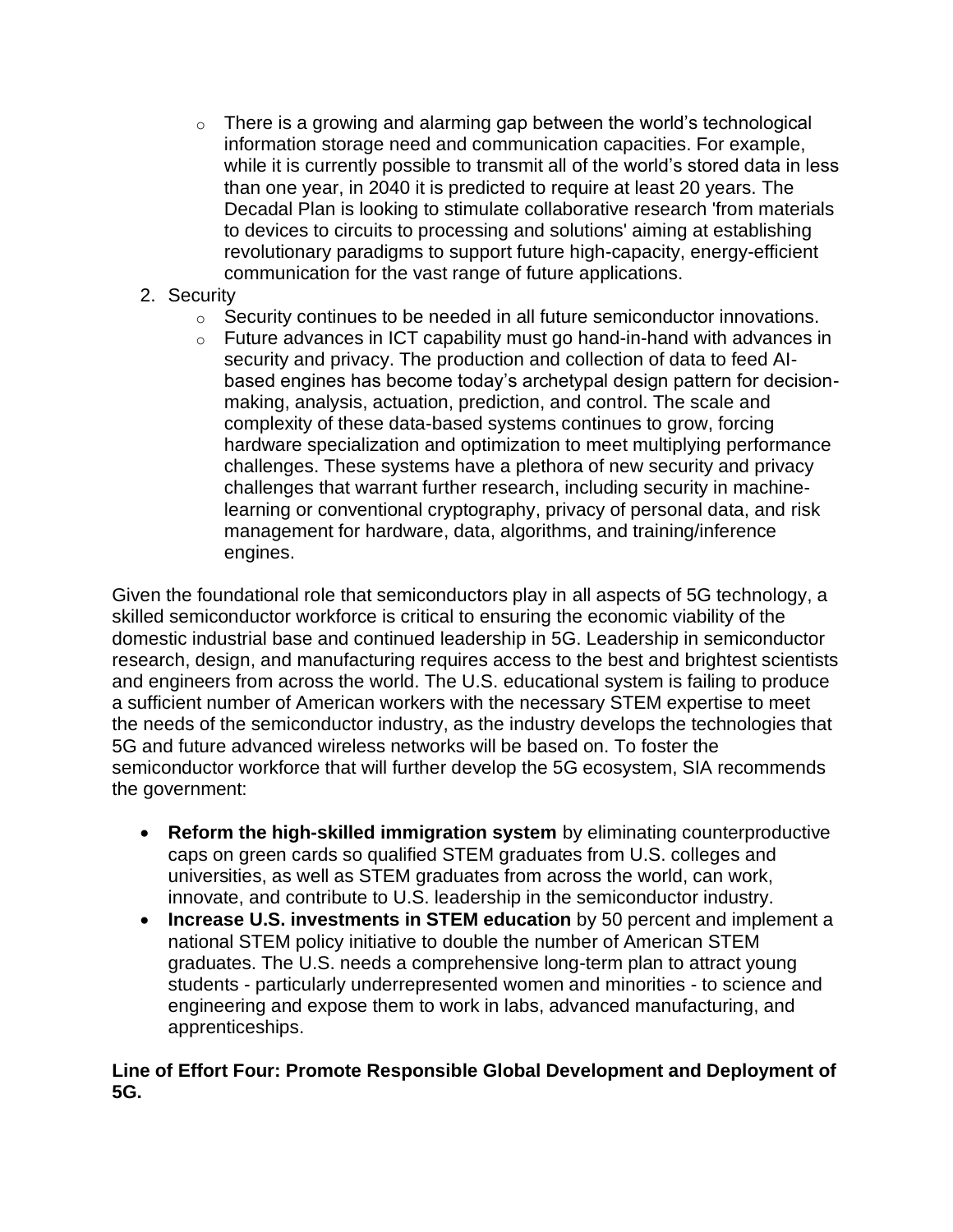**Question 1:** *How can the U.S. Government best lead the responsible international development and deployment of 5G technology and promote the availability of secure and reliable equipment and services in the market?*

# **Response 1**:

As the US Government seeks to lead the responsible international development and deployment of 5G technology, it should take a few proactive measures to foster the availability of secure and reliable equipment and services worldwide:

- 1. **Enact the Multilateral Telecommunications Security Fund** A bill under consideration in Congress, the USA Telecommunications Act, establishes a multilateral fund to support the development and adoption of secure and trusted telecommunications technologies. This fund could be critical in ensuring the adoption of secure and reliable equipment worldwide.
- 2. **Extend Development Finance Corporation (DFC) Opportunities to Upper-Middle-Income Countries** – Given the strategic and development benefits of deploying secure and trusted telecommunications infrastructure globally, DFC should be given authority to provide commercial opportunities in upper-middleincome countries for secure and trusted infrastructure projects. Under the European Energy Security and Diversification Act of 2019, DFC has been able to do so for energy infrastructure projects in Europe and Eurasia. That authority should be extended for secure and trusted telecommunications infrastructure.
- 3. **Export-Import (EXIM) Bank Should Adopt a More Flexible U.S. Content Rule –** Under the current EXIM policy, projects require 85% U.S. content to get full EXIM financing. This rule dates back to the 1970s and 1980s and is difficult for today's technology industry to meet. EXIM should adopt a more flexible approach to U.S. content rules that might include taking into account U.S. R&D and IP, as well as significantly lowering U.S. content requirements to support the national security priority to finance deployment of secure and trusted telecommunications infrastructure.

**Question 2:** *How can the U.S. Government best encourage and support U.S. private sector participation in standards development for 5G technologies?*

#### **Response 2**:

Open participation in 5G standards development bodies is critical for U.S. leadership in 5G technologies. Policymakers should ensure that the standards process remains open and free from government intervention. U.S. companies have not been able to fully participate in 5G standards bodies as a result of a lack of clarity about whether company participation is restricted by export control regulations. The U.S. government should ensure that U.S. companies can fully participate in standards bodies, without concern over participation in meetings that are also attended by companies on the Entity List. If U.S. companies cannot rely on EAR exemptions to contribute freely to standards development and related consortia, we risk permanently harming the capacity of U.S. companies to lead in creating the world's standards. The restriction can also